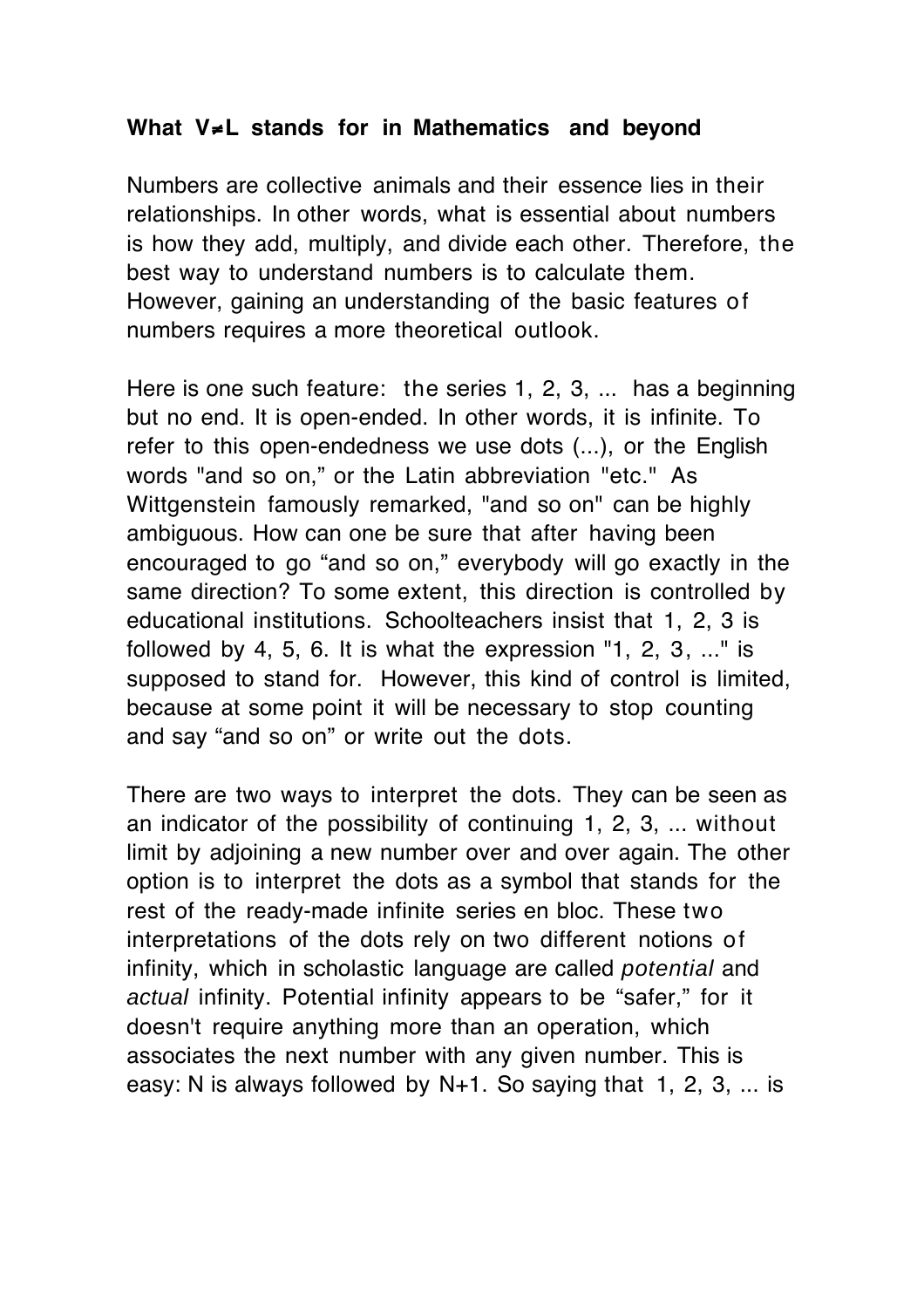potentially infinite is the same as saying that this +1 operation can be applied over and over again, without limit. It is less clear how to conceive of 1, 2, 3, ... as *actually* infinite but obviously much stronger assumptions are necessary. For 1, 2, 3, … to be actually infinite would seem to require that the +1 operation be carried out an infinite number of times. Or, perhaps it is better to forget about the +1 and conceptualize the numbers in an entirely different way. However, the notion of actual infinity by itself doesn't offer an alternative way of thinking about numbers, and thus remains confusing and perhaps contradictory. (What comprises the entire difference between a finite string of numbers and an infinite series of numbers, so the argument goes, is precisely the fact that the latter, unlike the former, is not and cannot possibly be completed. So the claim that  $1, 2, 3, \ldots$  is actually infinite is tantamount to saying that it is and is not completed at the same time.)

For the reasons described above, for a long time the potential infinite was generally considered safe and the actual infinite was considered suspicious or even plainly unsound. In the 20<sup>th</sup> century this traditional attitude towards the actual infinite changed dramatically, while the traditional view that the potential infinite is safe and almost trivial didn't change much. However, my bet is that in the next century this view of the potential infinite will also change. The notion of the potential infinity is far more problematic and more interesting than it appears. It is easy to conceive of the possibility that adding one will yield a new number; but the very notion of possibility doesn't have any obvious meaning in mathematics. One can imagine a cake without actually eating it. On this ground, one can distinguish between possible and actual cakes. But how can one distinguish between possible and actual numbers in the same way? It is sheer absurdity to think of the numbers 3 and 4 differently only based on the fact that 3 shows up in the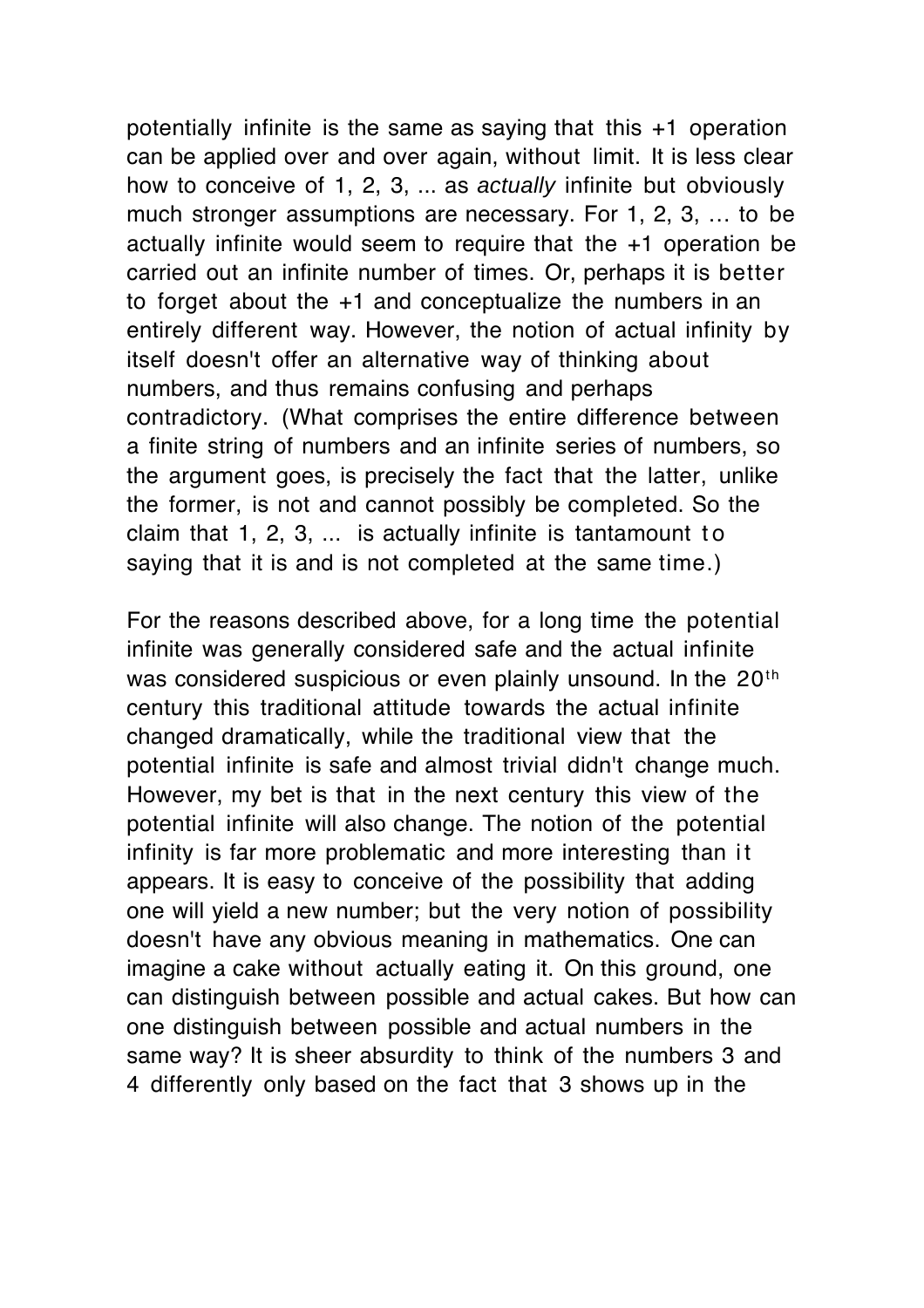expression "1, 2, 3, ..." and 4 does not, because the series 1, 2, 3, ... and 1, 2, 3, 4, ... are exactly the same, or at least so says the common convention.

One way to take the notion of potential infinity in mathematics seriously is to consider an idea hinted by Wittgenstein and, as legend would have it, defended by Kolmogorov: the usual concept of numbers and arithmetic generally fails to apply t o big numbers in the same way that Euclidean geometry generally fails to apply to big distances. The common belief that "and so on" leaves no room for genuine surprises may turn out to be wrong. We need to keep an open mind and not assume that everything is clear in advance.

\*\*\*\*\*\*\*\*\*\*\*\*\*\*\*\*\*\*\*\*\*\*\*\*\*\*\*\*\*\*\*\*\*\*\*\*\*\*\*\*\*\*\*\*\*\*\*\*\*\*\*\*\*\*\*\*\*\*\*\*

\*\*\*\*\*\*\*\*\*\*\*\*\*\*\*

The man who first clearly stated that mathematics needs and can tolerate the concept of the actual infinite was Georg Cantor (1845-1918). This was more than just a philosophical claim; Cantor established an entire new mathematical discipline for the study of infinite collections, which today is called set theory. Cantor's major discovery was that the actual infinite allows for degrees of infinity. This is less obvious than one might initially think. For example, one may believe t hat the infinite series of even integers 2, 4, 6, ... is smaller than the infinite series of all integers 1, 2, 3, ... because the former series is wholly contained in the latter. However, the two series are in fact the same size. This claim is explained as follows: any number N from the series 1, 2, 3, ... can be associated with an even number 2N, and conversely, any even number M from the series 2, 4, 6, ... can be associated with a number M/2. This establishes a one-to-one correspondence between members of the two series. Two given collections (sets) are said to be of the same size if and only if there exists a one-to-one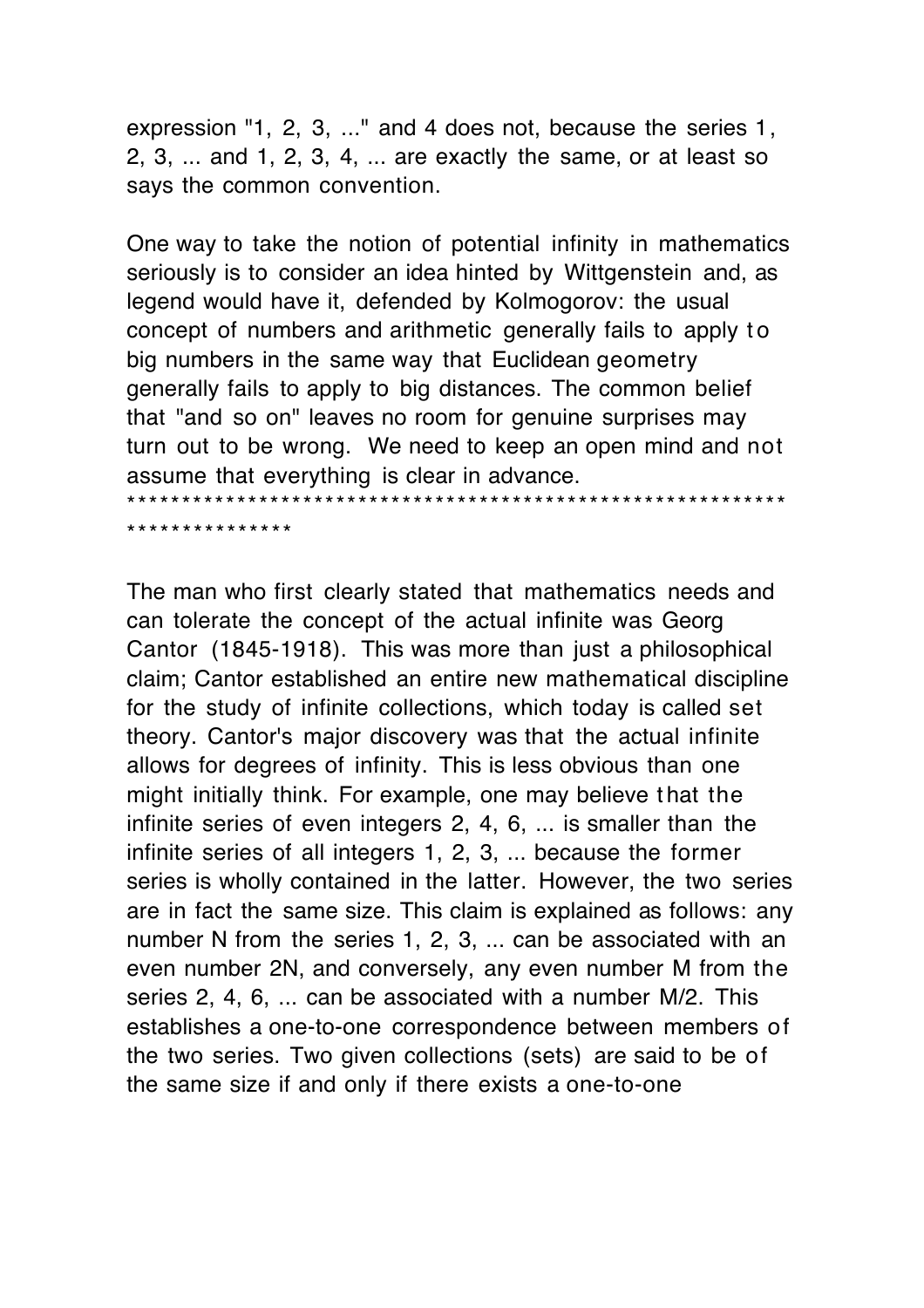correspondence between their elements. This definition works for both finite and infinite collections, but the implications are different. If there exists a one-to-one correspondence between the elements of set A and some portion of the elements of set B then B is at least as big as A. In the finite case this definition of "at least as big as" always implies "strictly bigger than." But as the above example shows, in the infinite case this is not necessarily true. However, it may be shown that if A is at least as big as B, and B is also at least as big as A, then A and B are of the same size, just as in the finite case. If A and B have different sizes and B is as at least as big as A, then B is strictly bigger than A.

Cantor's basic example of an infinite set, which is strictly bigger than 1, 2, 3, ..., has two representations. It can be described as the set of all points on any given line or on any other continuous geometrical object. Or, it can be described as the set of all series (finite and infinite) contained in the series 1, 2, 3, ..., i.e., as the set of all subsets of 1, 2, 3, .... Why these two sets are thought to be the same size is not very important in the present context so I will skip this part of the story.

Here is a shortened version of Cantor's diagonal argument, which shows that the set of all subsets of 1, 2, 3, ..., referred to as its *powerset*, is strictly bigger than 1, 2, 3, ... itself. Let's first associate with every subset of 1, 2, 3, ... an infinite series of 0's and 1's, which is built as follows: if N is an element of the given subset one puts a '1' at the  $N<sup>th</sup>$  place of the corresponding 0-1 series, and otherwise one puts a '0'. If we want to include all the members of 1, 2, 3, ... in a subset, then the above rule gives us 1, 1, 1, ...; if we want to include none of them the rule gives 0, 0, 0, ... and so on. This establishes a one-to-one correspondence between the 0-1 series and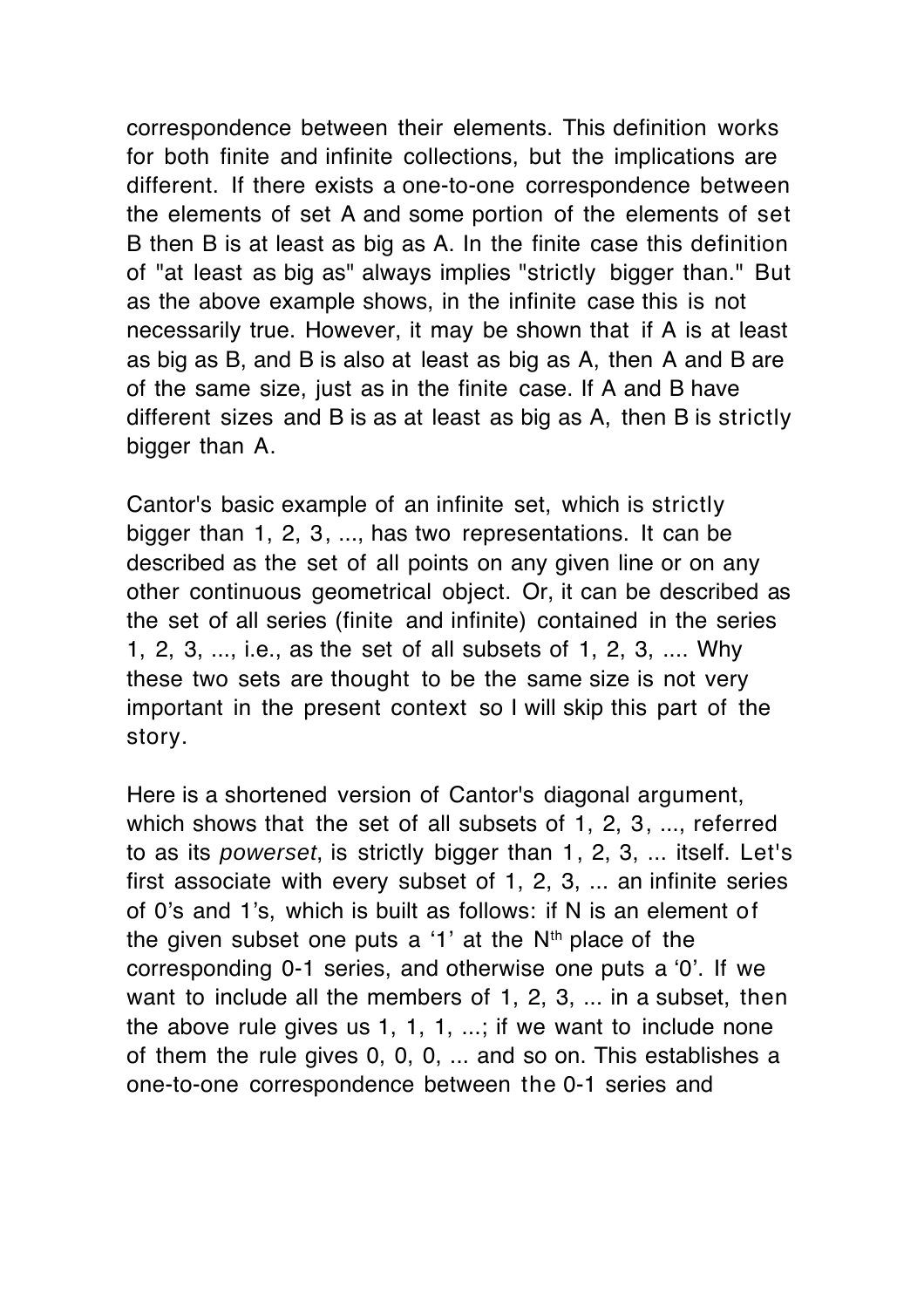subsets of 1, 2, 3, ... . Now suppose that every single one of these 0-1 series are listed and enumerated from top down:

```
1) 10110001000010000100101...
2) 00101001011011010101001...
3) 10110011100010100010011...
.
.
.
```
Take the diagonal of this matrix and invert it by replacing every 0 with 1 and every 1 with 0. By doing this we will get a particular 0-1 series that we will call D. By our hypothesis, D must be found somewhere in the list. However this is clearly impossible because of the inversion! Suppose that D coincides with a series S that resides at the Nth position in the list. If D has a 1 at the Nth place, then S should have a 0 at the N-th place—yet the converse has to be true as well. This contradiction shows that all 0-1 series—and hence all subsets of 1, 2, 3, ...—cannot be arranged into an infinite series. We have thus found a set that is strictly bigger than 1, 2, 3, ... This example easily generalises to a theorem, which says that the powerset of any given set is strictly bigger than this given set. So using the powerset operation repeatedly yields an infinite hierarchy of infinite sizes, just as completing the operation +1 repeatedly yields the infinite series 1, 2, 3, ... .

Cantor's mathematical advances didn't resolve philosophical controversies about the actual infinite but showed that infinite collections are mathematically treatable in a non-trivial way. He expressed his personal stance towards traditional philosophical concerns about the actual infinite in his famous slogan "The essence of mathematics lies in its freedom" (*Das Wesen der Mathematik liegt in ihrer Freiheit*), describing the freedom from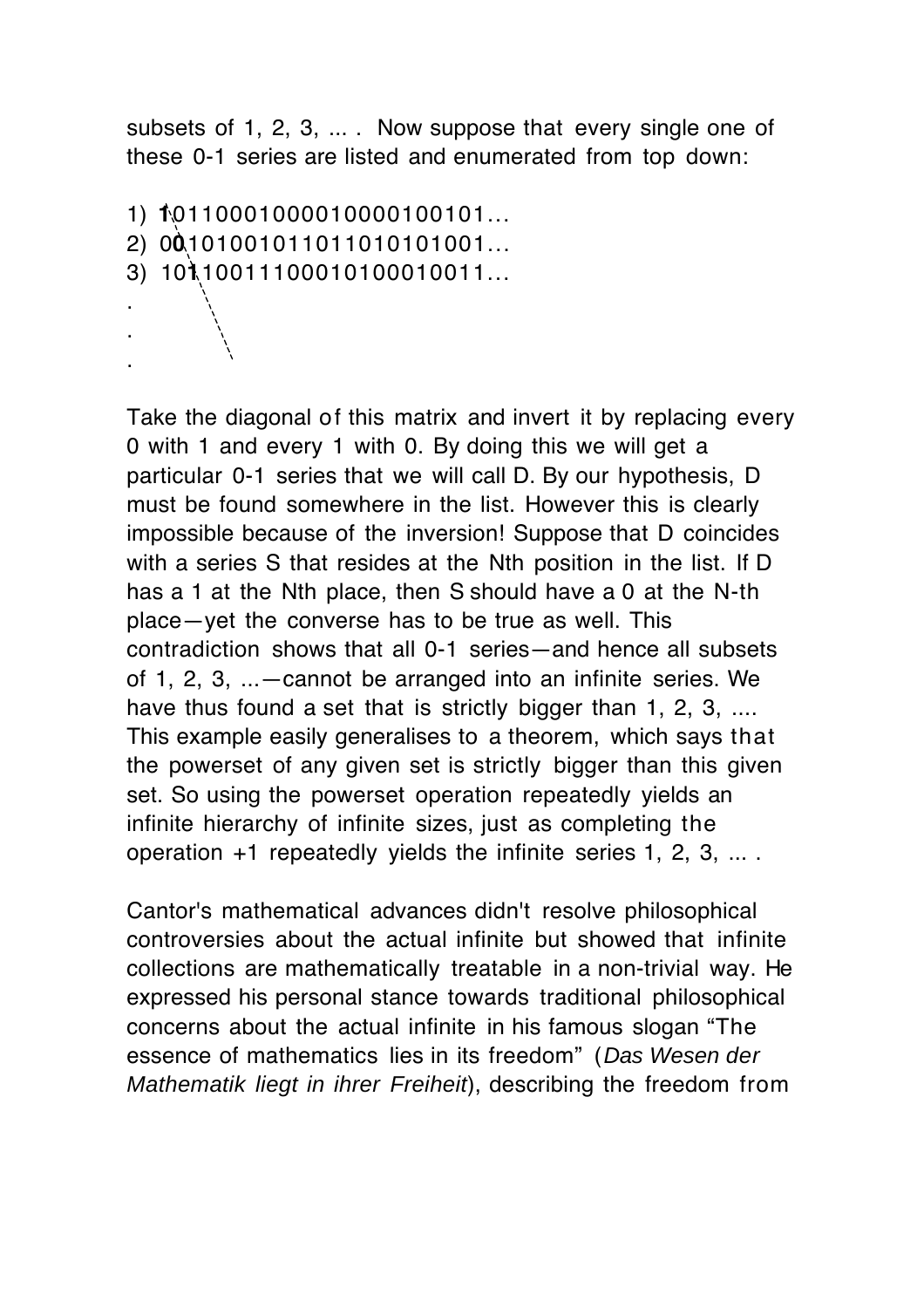what Cantor called a "metaphysical control". However, the new freedom of mathematical creation didn't come without a price. Cantor's Mengenlehre, i.e. set theory, turned out to be full of contradictions, which became known under the terms of antinomies and paradoxes. The simplest paradox, sometimes referred to as Cantor's paradox, resembles the traditional argument that the notion of an actual infinity is contradictory to begin with. Consider the set U of all sets and its powerset PU. According to the theorem described above, PU is bigger than U, which is impossible since every element of PU is also an element of U by definition of U. Another paradox of a very different nature is known as Russell's paradox. Think of a set A containing all sets, which are their own elements (like U, for example) and another set B, containing all sets which are not their own elements (like 1, 2, 3, ... ). Then the classical logical law of *tertium non datur* leaves us with only two mutually exclusive possibilities: either B is its own element and hence is an element A, or B is not its own element and hence is an element of B. So by making assumptions about sets, which seem innocent enough, and relying on the usual laws of logic, we arrive at a stunning contradiction: if B is its own element it is not its own element, and the converse is also true. Note the analogy with Cantor's diagonal proof. One man's proof turns out to be another man's paradox!

These and other paradoxes found in Cantor's theory of sets persuaded people that there was something wrong with this theory. However, only a small minority considered this sufficient cause to give up the new theory altogether. An attempt to save the theory, which greatly influenced all later developments in the field, was made in 1908 by Zermelo, who designed a list of axioms for Cantor's theory. An improved version of Zermelo's axiomatic theory of sets was developed by Fraenkel (1891-1965), which was named ZF theory after its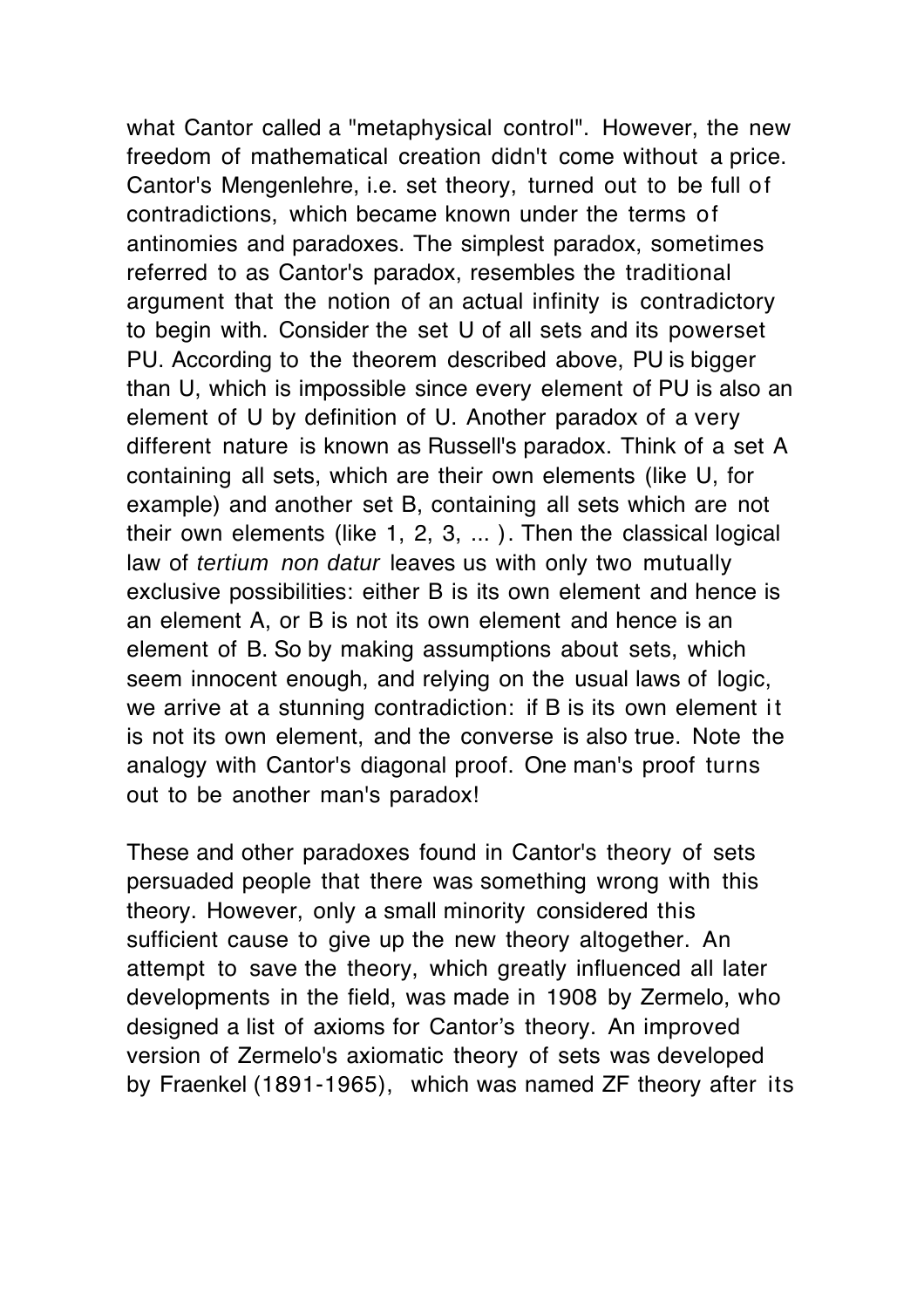authors, and it remains standard even today. NBG is another axiomatic theory of sets named after Neumann, Bernays and Gödel , which is essentially equivalent to ZFC but has more expressive power. Specifically, ZFC prohibits the notion of the set of all sets but offers no replacement. NBG offers a replacement that is conventionally called V: this name refers to the universe of sets, which itself is not a set but a proper *class*, i.e. an entity which like a set has some elements, but unlike a set cannot be itself an element. These and other axiomatic theories of sets that are currently on the market help to avoid all the known paradoxes of Cantor's set theory but promise no protection from new paradoxes, which may come up in the future. \*\*\*\*\*\*\*\*\*\*\*\*\*\*\*\*\*\*\*\*\*\*\*\*\*\*\*\*\*\*\*\*\*\*\*\*\*\*\*\*\*\*\*\*\*\*\*\*\*\*\*\*\*\*\*\*\*\*\*\*

\*\*\*\*\*\*\*\*\*\*\*\*\*\*\*

The idea of putting set theory on an axiomatic basis is actually more controversial than it seems. The modern version of the axiomatic method used by Zermelo and his followers involves two principle steps: (1) one stipulates a list of axioms, which only explicitly mention abstract individuals and the abstract relations between them; (2) one finds appropriate individuals and appropriate relations, which satisfy the stipulated axioms. A system of individuals and relations satisfying the given axioms is referred to as a *model* of the theory determined by these axioms. One may reasonably ask where individuals and relations needed for building models of axiomatic theories can possibly be found. The answer is that they are found in some other theories, referred to in this context as *metatheories*. If, for example, one would like a model of [a formalised version of] plane Euclidean geometry, it would be possible to use arithmetic as a metatheory for this purpose. Instead of thinking about points in the usual intuitive way, in this case one thinks of them as particular arithmetical constructions: points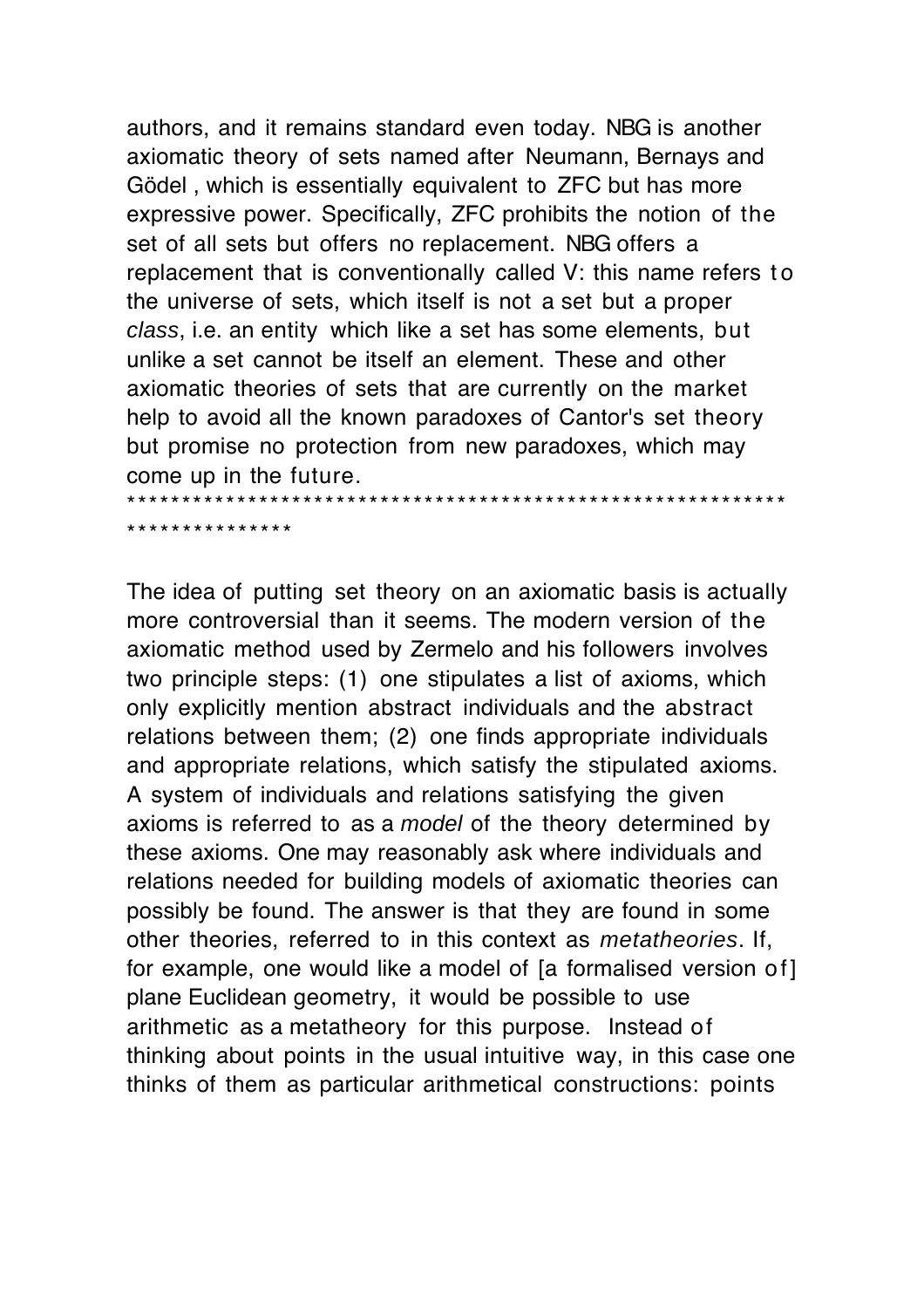become pairs of numbers.

The usual attitude towards metatheories is that they are basic theories, which can be safely taken for granted and then used for theory-building in different domains of mathematics. Even if set theory is not as safe as one might like, there is another reason to consider this particular theory as a metatheory for the rest of mathematics: it allows for the rebuilding of all major domains of mathematics in its terms. Many have considered this kind of set-theoretic rebuilding of mathematics as the best way to clarify mathematical ideas. Although results of the practical realisation of this project have been controversial, it is hardly possible to talk about set theory without taking its foundational aspect into consideration.

The fact that set theory (broadly conceived), unlike any other mathematical theory, is deeply involved in the very notion of axiomatic method makes it questionable whether one can use this method for treating set theory itself. In this case it seems like one needs to have the job done before having started it. Consider this puzzling observation known as the Skolem paradox: a countable set (i.e. one equal in size to 1, 2, 3, ...) is sufficient to build a model of ZF, i.e. to "be" or represent the universe of all sets containing an infinite hierarchy of infinite sizes! In Skolem's own eyes this was strong evidence that Zermelo's efforts to develop an axiomatic theory of sets were futile to begin with. However one may also argue that the circularity involved in building axiomatic theories of sets is not actually a vicious one, and that by exploring it one learns important things about sets and the foundations of mathematics. Thus the development of set theory continued during the 20th century in this new sophisticated modeltheoretic setting. From this new point of view on set theory, Cantor's way of thinking about sets is usually qualified as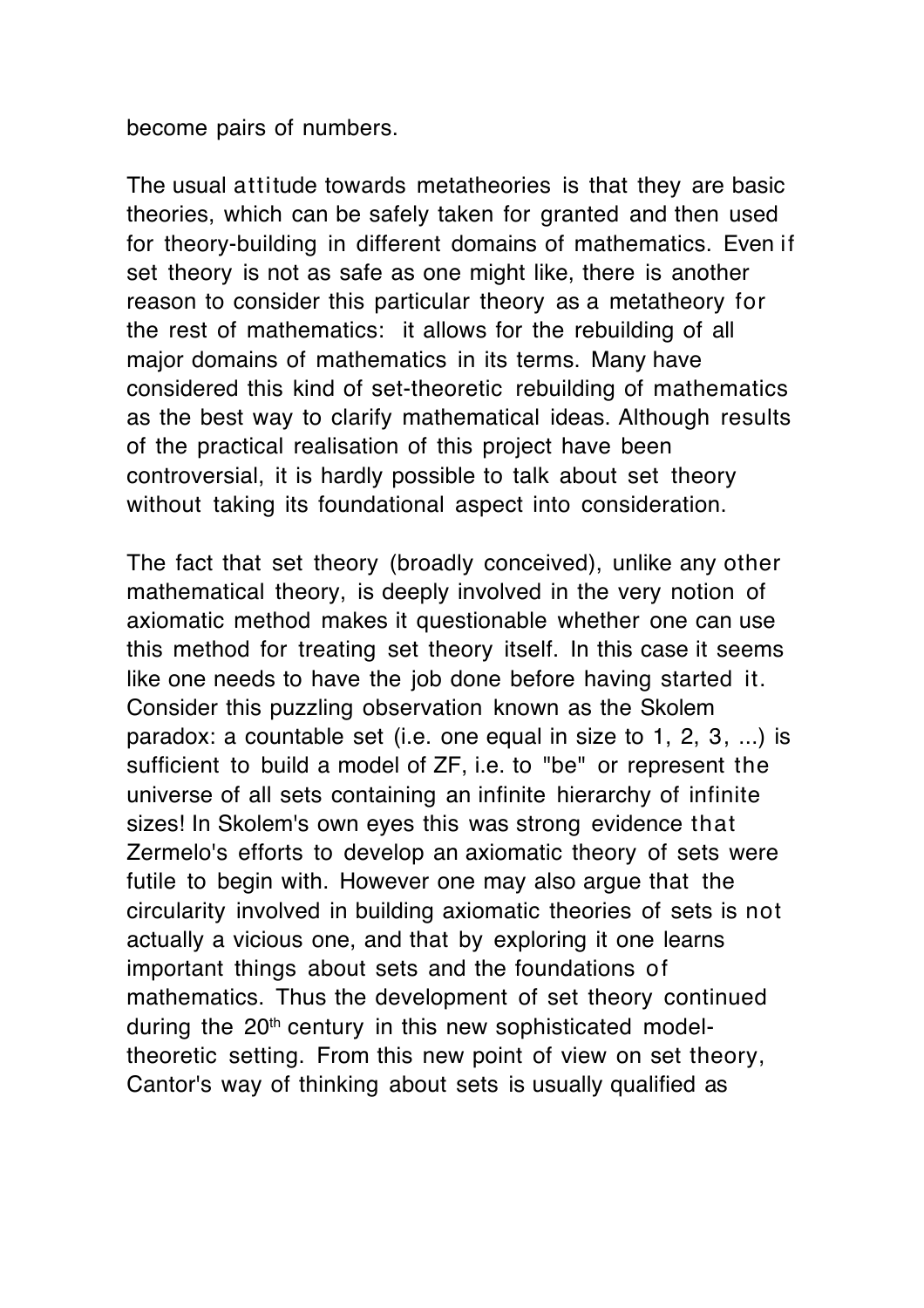"naive". \*\*\*\*\*\*\*\*\*\*\*\*\*\*\*\*\*\*\*\*\*\*\*\*\*\*\*\*\*\*\*\*\*\*\*\*\*\*\*\*\*\*\*\*\*\*\*\*\*\*\*\*\*\*\*\*\*\*\*\* \*\*\*\*\*\*\*\*\*\*\*\*\*\*

Cantor conjectured that the infinity of points on a given line is exactly the next bigger infinity after the countable infinity, but he didn't manage to prove this claim. This conjecture became known as the Continuum Hypothesis, or CH. The first significant advance concerning CH was made in the new refined model by Kurt Gödel in 1940. Gödel constructed a model of ZF, which he called L (also known as the constructible universe). where CH provably holds. This model shows that CH is compatible with ZF, i.e. it doesn't contradict its axioms. Historically, L was the first example of an *inner model*. To obtain an inner model of ZF one first assumes some model M of ZF and then constructs out of it the desired new model through an appropriate restriction of M. If one relativises this whole construction to L, i.e. takes L instead of M to begin with and then repeats the construction, one gets L back. A related fact about L is that in this model V=L holds. It turns out that L is the only model of ZF having this property. Thus we have V≠L in any other model of ZF.

Unlike V, Gödel's constructible universe L has hardly ever been seriously considered as a refined version of the "naive" Cantor's universe, for it is too obvious that the nice properties of L have purposefully been introduced into its definition. Gödel 's own motivation behind L was not to get a proof of CH but to show that CH is an independent hypothesis, which cannot be proved or disproved in ZF. The part of the argument that Gödel missed was supplied in 1963 by Paul Cohen, who used his new method of *forcing* for building models of ZF where CH fails. Like inner models, forcing models of ZF require some assumed model (Cohen used a countable model). But instead of